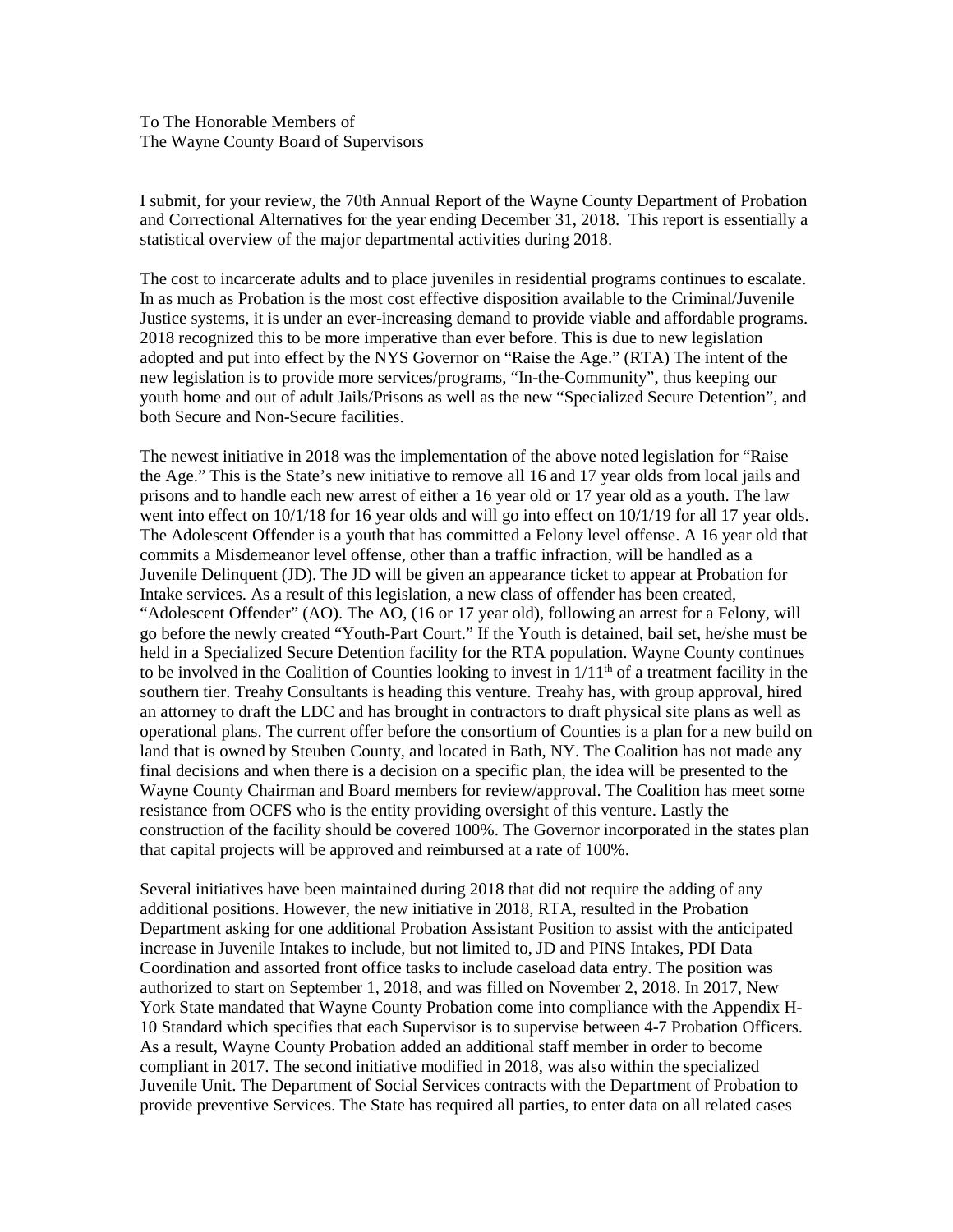into the States database, "Connections". Probation will, when trained by DSS staff begin to comply with this requirement to remain eligible to receive preventive funds through the Offices of Children and Family Services (OCFS) (DSS). As a result of this new requirement, the Preventive Funds Revenue to Probation was increased \$50,000.00 from \$336,368.00 to \$386,368.00. The advantage to Wayne County is that reimbursement through OCFS is at 63.5% compared to the approximate 11% received through the New York State Division of Probation and Correctional Alternatives. The Third initiative has been the continued collaboration with Wayne Behavioral to expand an Intensive Sex Offender Treatment Program. This program involves extensive (two year) group counseling, polygraph examinations and intensive supervision by Probation staff. Major departmental efforts have been made to incorporate validated risk assessments for both adult and juvenile populations. Assessments used are the Correctional Offender Management Profiling for Alternative Sanctions (COMPAS) and the Youth Assessment and Screening Instrument (YASI). In 2017 the Department continued developing protocols involving the domestic violence/family offense population. It is felt that through timely notification and program coordination a dramatic impact could be realized in reducing the rate of domestic violence. Minimally, Probation should be able to more closely monitor the population under our authority. In 2018, the Director appointed, Probation Officer, Kimberly Cornwell to be the Departments Domestic Violence Liaison. PO Cornwell is scheduled to attend two different DV related trainings in early 2019. At the end of 2017, both the Director and Deputy Director met with the Ontario County Director, Jeff Rougeux, Supervisors, and the Coordinator of their ATI Program. After meeting with Ontario County, we determined that Wayne County has equal resources. We meet with Mental Health Director, Jim Haitz, and Deputy Director, Ed Hunt in early 2018 to discuss the development of a new weekend Alternative Program. Several meetings took place in 2018 to identify resources and methods to implement a similar Alternative to Incarceration (ATI) program. These discussion will continue in 2019 with Wayne Behavioral in an effort to see this through. The Director and Deputy Director of Wayne County have attended the magistrates meeting to advise them of this future sentencing option to be used as an alternative to incarceration, specifically targeting the weekend jail sentences, which are costly and provide absolutely no service/benefit to the inmate. The Department, in 2009, enhanced the Electronic Home Monitoring Program by adding GPS technology and in 2013 continued to offer both conventional Electronic Home Monitoring and GPS monitoring. By 2016, Wayne County Probation contracted with two different companies that provide yet more enhanced electronic monitoring services. The first is SCRAM. Scram provides an enhanced alcohol testing option known as "CAM", Continuous Alcohol Monitoring. This allows for 24 hour a day monitoring of alcohol. GPS monitoring was also enhanced by switching from BI Inc., a passive GPS System, to STOP, LLC, "Satellite Tracking of People" (STOP). This system uses Active GPS Tracking allowing the Officers to pinpoint the location of their offenders upon demand. In 2017, Probation also utilized the option of a hand held remote alcohol sensor that monitors the sobriety of an offender via breath test that is verified with a picture of the offender blowing into the device at the time of the breath test. This device allows for alcohol monitoring of the Probationer without the more restrictive component of electronic monitoring. The Director of Probation, was forced in 2017, to consider a change in the Department's current Data Base, (Fe) to the States standard data base, Caseload Explorer (Ce). This change is due to the impending retirement of the Programmer at Wayne County Information Technology Department that developed and maintained our current database. Fe has reached the capacity of its function and a change was needed. The Caseload Explorer database is provided and maintained by Automon LLC. Myself and IT Director, Matt Ury reviewed the outline from Automon and came up with an estimate of \$125,000.00. This amount was included in the budget for 2018 and was approved by the board unanimously. In June of 2018, the Wayne County Department of Probation and Correctional Alternatives commenced meetings with Automon, the company that developed the New York State Standard Caseload Explorer database, to begin the training required to complete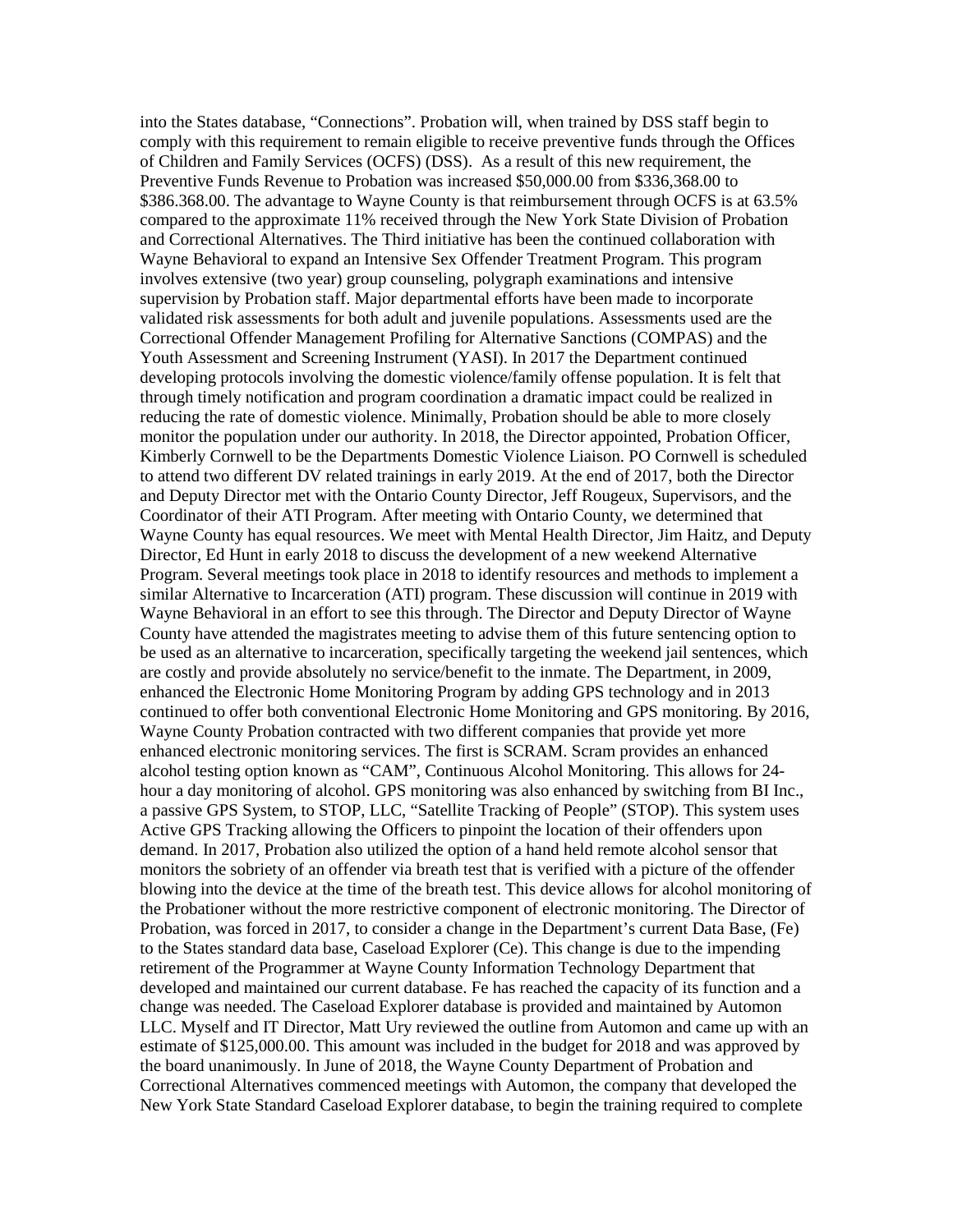the physical conversion of the data from our current database, Front End (FE) to the new Caseload Explorer (CE). Several Webinars were held between Automon staff and the Wayne County team comprised of Programmer, Mary Sholes, Ann Fousse and Kris Reed, with Oversight from, Deputy Director, Andrea Petrus and Probation Director, Mark Ameele, Deputy Director, Coriza Rivera, Sr. Account Clerk, Tiffany DePauw and Probation Assistant, Karen Brown. Technical support was provided by Russ Hartranft, as Wayne County IT elected to host from our own servers rather than paying Automon to host. By August of 2018, most of the current active case data was converted over to the new system. Automon scheduled a two day on-site training intended for all Probation Personnel. All admin., Supervisors, Sr. PO's, PO's and support staff attended the two day training session held in the Emergency Management Office. The physical conversion was completed by the end of September 2018, with all staff effectively functioning in the new database. The IT members continue to work diligently on the Document templates and making them available to the staff. This work will continue into 2019. The financial conversion started mid-October with Automon providing oversight again. Unlike the physical conversion, electronically bringing data from one system to another, the financial conversion cannot be done in the same manner. All financial data has to be entered manually in the new database. Data entry of each account for every defendant, active and closed, continued through the end of 2018. Reports were run from the FE system to show current balances on all financial accounts and will be compared to the reports of all financial data entered in CE to identify any and all discrepancies. This will be done until both systems have balanced and we are confident that CE is 100% accurate moving forward. This process will continue into 2019 with the goal of being balanced by Mid-January and printing checks by early February. No money collected in November and December have been applied to either database. This will be completed once the two databases are balanced.

In 2010 the Department entered into an agreement with the U.S. Secret Service and a staff member completed a five-week computer forensic training program. As a result of the training/certification, Probation is now able to perform in-depth forensic examinations of computers used by probationers and has also extended those services to the District Attorney's Office and area Law Enforcement agencies. In 2011 a second staff member completed the oneweek introduction course offered by the Secret Service, and in 2014 completed the five-week Basic Certification Program. Additionally, two staff members attended a training to complete forensic exams of "smart phones" during 2011 with additional staff completing cell phone training in 2013. The computer forensic staff person completed a more in-depth training for smart phone examinations in 2012. In 2015, both forensic officers completed a one-week training program on new forensic investigative software (NUIX). In 2016 the same two staff members both attended an additional training for Nuix Windows Investigations; one attending the Mobile Device Examiner (MDE) and the other attending Network Intrusion Response Program (NITRO). It is noted that much of the continuing training in the field of forensics has been paid for by either the Secret Service or through our departmental forfeiture fund; established under the U.S. Department of Justice Equitable Sharing Program. In 2017, Probation Supervisor, Jason Mills, attended Hoover, Alabama for a one-week training course on Social Networking. Also in 2017, the Department upgraded the Forensics Software to include Magnet Axiom with monies from the forfeiture account. In 2018, Deputy Director, Coriza Rivera and Supervisor, Jason Mills attended a 4 day training on Axiom Examinations – AX 200 with Magnet Forensics, in Herndon, Virginia.

Another new program that began in 2010 was a result of New York State enacting Leandra's Law, requiring individuals convicted of DWI to have Ignition Interlock Devices (IID) installed in vehicles that they own or operate. At years end, 2018, the Department was supervising/monitoring 392 IID cases (Probation and Conditional Discharges) with 82 IID's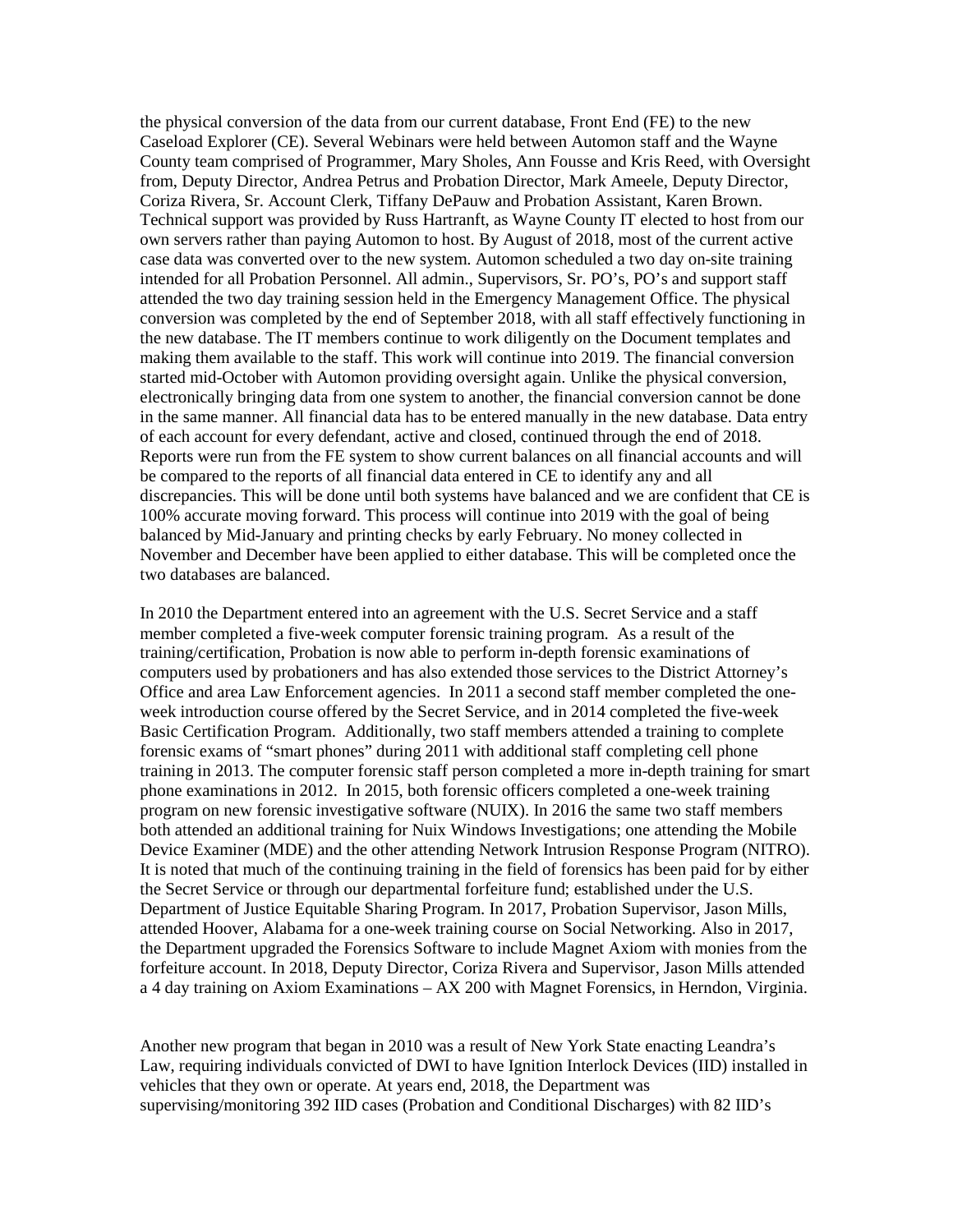installed. In December, 2016, Albany advised that the original reimbursement amount of \$28,500 for IID was being reduced to \$13,556.00, a difference of \$14,944.00. This notification came after the budget was approved for 2017. The 2018 reimbursement was unchanged at \$13,556.00. On September 17, 2018, the Probation Department received a Grant Award Notice for IID from Albany regarding the 2019 reimbursement rate change. The amount was reduced from \$13,556.00 to \$12,479.00, a difference of \$1,077.00. Reporting requirements for the Department have not changed despite the significant reduction in reimbursement from the original amount of \$28,500.00.

During 2013 four staff members completed certification as facilitators for the evidence based cognitive skills program, "Thinking for a Change" (T4C). During 2015 these officers conducted two 13-week (26) group sessions in an attempt to positively modify probationers' actions and further reduce recidivism. In 2016, there were no groups conducted. In 2017, the Director of Probation sent two (2) additional Probation Officers to T4C training to become certified instructors along with the original 4 Probation Officers. Probation now has 6 certified T4C instructors. Two Officers conducted one 13-week session consisting of 26 two-hour classes in 2017. In 2018, Wayne ARC, Deputy Director, Kevin Barry, reached out to Wayne, Ontario and Steuben County Probation Departments in regards to a grant that they applied for and won. The NYS Grant is for Cognitive behavioral programs for the Probation eligible population that is low to medium risk and are unemployed or under employed. Programs include, "Thinking for a Change" (T4C), "Ready-Set-Work", Offender Workforce Development, and Journaling. Michelle Clark from DCJS, meet with all three Departments individually to validate the Grant and ARC's role to maintain the grant funding from the State. I appointed, Sr. Probation Officer, Elizabeth Card-Celso as the Liaison between our agency and Wayne ARC. Liz is a Certified Offender Workforce Development Specialist (OWDS). With our department sharing resources with ARC, no in-house T4C or Ready-Set-Work groups were run by Probation Personnel in 2018.

The Department's Probation Supervision caseload as of December 31, 2018 was 722. Total cases including Conditional Discharges, Community Service, Money Judgments, Ignition Interlock and transfer cases in which jurisdiction was retained totaled 2497. A breakdown of Probation's Supervision Caseload is as follows: County Court (felons) 389 (54%), Justice Court (misdemeanants) 248 (35%), Family Court 22 (3%), juveniles supervised in Diversion Programs 32 (4%) and Interim Supervision cases 31 (4%).

Probation has been and continues to be a major participant in Wayne County's Drug Court Program. Initial Probation involvement in Drug Court required approximately .5 fte to meet that Court's needs. Due to the increased enrollment in Drug Court by the second year, Probation staff obligations became the equivalent of one (1) full-time position. In 2009 the New York State Legislature enacted the Rockefeller Drug Law Reform which has enabled more defendants to be Probation eligible. Drug Court, during 2018, had forty-eight (48) participants of which nine (9) successfully completed (graduated) from the program and three (3) were transferred to another county; five (5) participants were unsuccessful and 1 died of natural causes. Due to the nature in which probationer's problems are introduced to the Court, 21 Violations of Interim Probation Supervision that include multiple amendments on each violation were filed, and 12 updated Pre-Sentence Investigations were generated. Effective December 31, 2018 twenty one (21) probationers were active in the Drug Treatment Court Program.

The Wayne County Department of Probation and Correctional Alternatives employs the theories of graduated sanctions. As a result, the Department participates in programs of: Diversion, Restitution Collection, Community Service, required In-Patient and Out-Patient Programs, Electronic Monitoring, Cognitive Skills Training (T4C) and OWDS (Offender Workforce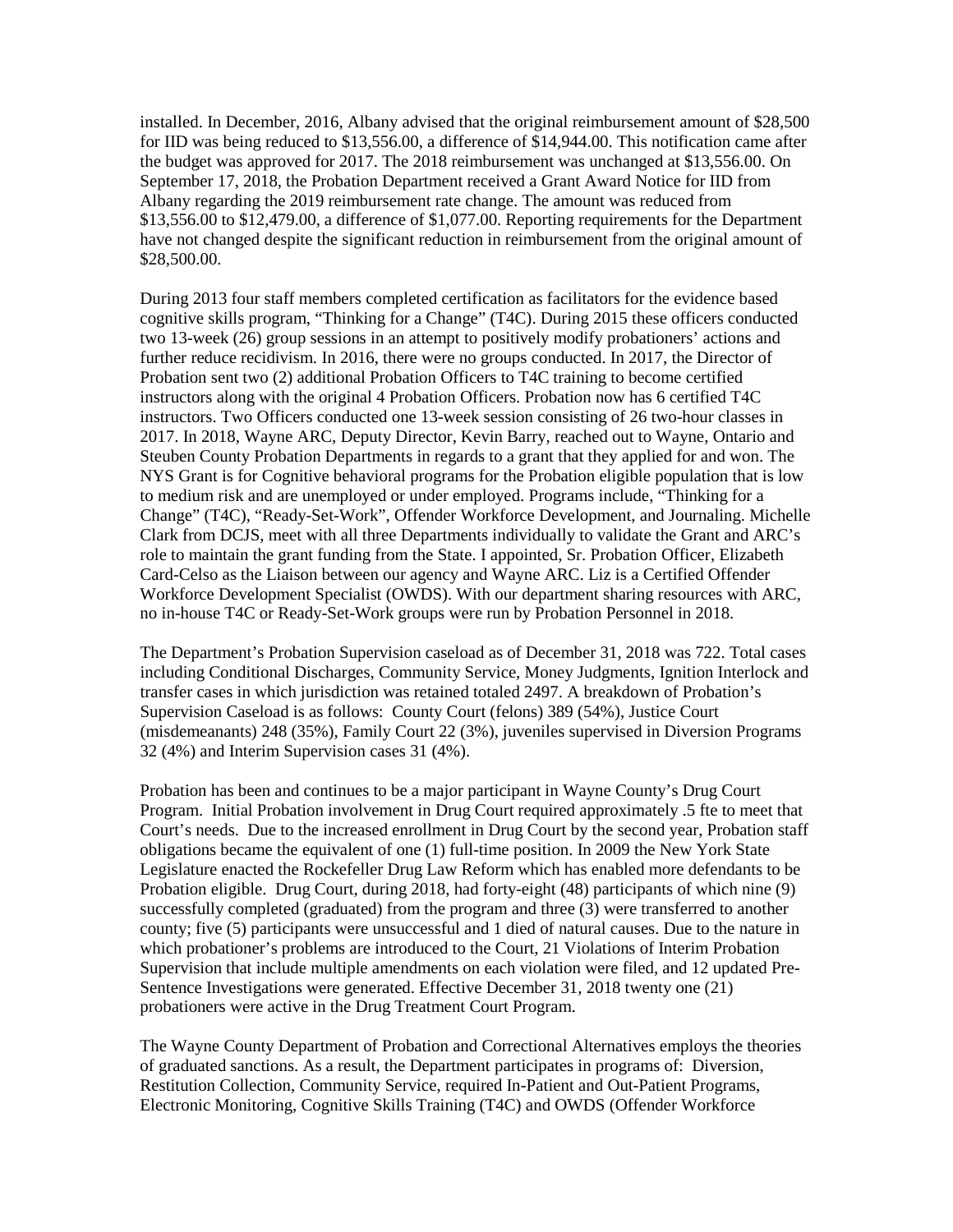Development Specialist), Specialized DWI unit, Shock Probation Program, Conditional Release, Interim Probation Supervision, Enhanced Sex Offender Program, Drug Court participation and supervision/monitoring of Ignition Interlock Devices. Additionally, this Department has recognized the need for networking with other agencies. As a result, both the administration and line staff have taken an active role in planning groups and task forces centering on such areas as alcohol/drug offenses, domestic/family violence, sexual offenses, juvenile offenders, runaway and homeless youth, victims, jail protocols, crime coordination, etc.

The Intake Division processed a total of 70 Juvenile Delinquency Appearance Tickets, 39 Person In Need of Supervision referrals and 121 Family Offense cases during 2018. This number is down from 256 in 2017. Probation turned over the responsibility of completing the Family Offense Petitions (OOP) to the Victim Resource Center. Probation was a middle entity in the process, an agency that simply took information for Family Court, helped the petitioner fill out the preliminary packets, only to physically send the Petitioner to Family Court to explain why they were there all over again and to have Family Court staff assist them in the formal completion of the paperwork. This antiquated process, in many instances, did nothing but re-victimize the complainant by having to discuss the events all over with yet another individual. The Probation Director meet with the Director and Deputy Director of the Victim Resource Center in Newark to discuss the advantages of their agency processing the Family Offense Petitions. The VRC completes the petitions for Ontario County as well. The change was approved by the Hon. John B. Nesbitt. The Family Court Clerk was also advised and Corinne was in favor as well.

In 2016, the Probation Department continued as the County agency responsible for the coordination of juvenile detention and primary responsibility falls upon the Department's Intake/Juvenile Unit. Wayne County's adjusted bed day for non-secure detention in 1997 was 2312. In 1998, Probation's first full year of oversight, bed days totaled 1517. The number of bed days in 1999 was 1646, 1752 in 2000, 1203 in 2001, 1481 in 2002, 1154 in 2003, 834 in 2004, 668 in 2005, 944 in 2006, 396 in 2007, 342 in 2008, 452 in 2009 and 382 in 2010. In 2011, due to the severity of the juvenile cases and the decisions of the presiding magistrates, Wayne County experienced a significant increase to 735 bed nights of non-secure detention. In 2012 non-secure bed nights dropped to a more acceptable level of 488. The decrease in non-secure bed nights continued in 2013 utilizing 394, in 2014 the utilization of 328 and in 2015 utilizing 213. Wayne County does not have a dedicated secure bed as do many counties. Probation is extremely concerned with the potential of numbers/cost rising due to factors beyond Probation's control (i.e. Court adjournments, lack of resources, children with chronic needs.) In 2009, 131 bed nights of secure detention were purchased, 221 bed nights in 2010 and 35 in 2011. The year 2012 saw, due to several serious juvenile offenses, an increase to 410 secure bed nights, 278 bed nights were used in 2013 and 2014 realized a further reduction to 73. In 2015 we saw an increase to 123. Probation continues to collaborate with agencies to plan strategies to deal with Juvenile/PINS problems, placement cost and early intervention. The year 2016 brought yet another increase to 360 bed nights. Also, 2016 saw fewer juveniles actually placed in a non-secure setting, but, due to a few cases being adjourned for an excessive period of time, the number was elevated. In 2018 the total number of bed nights decreased from 194 in 2017, to 106 in 2018 with 85 non-secure bed nights and 21 secure bed nights. These bed nights were used by a total of 10 distinct juveniles (9 in non-secure, 1 in secure). This Department continues to be proactive in seeking alternatives to detention options for juveniles in crisis. The Department also continued to use the Electronic Monitoring Program to reduce the number of juveniles being placed in non-secure detention facilities. EM was used in lieu of 100 days of detention for juveniles in 2018. This resulted in significant savings to the County. New York State passed legislation raising the age of criminal responsibility from 16 to 18. This change occurred for 16 year olds on October 1, 2018 and will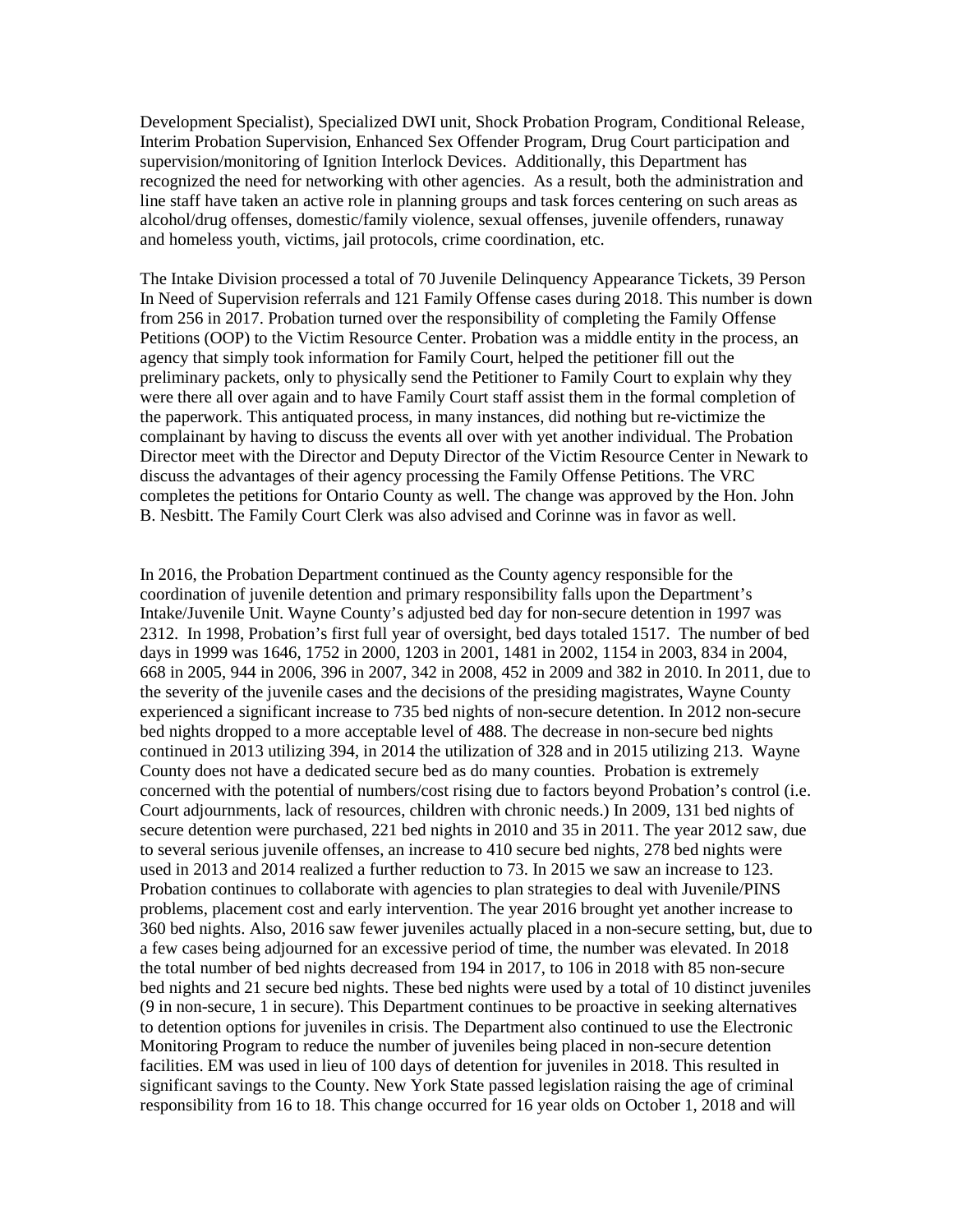go into effect for 17 year olds on October 1, 2019. When this occurs, a greater burden will be placed on the Juvenile Justice System, as 16 and 17 year olds will be dealt with as juveniles. Additional concerns arise due to the State's requirement for Specialized Secure Detention Facilities to house a new classification of juvenile offenders, Adolescent Offenders (AO's). Wayne County does not have a facility and will be required to either maintain involvement with the Consortium of Counties (11 total) and/or contract with a County for beds. The exact cost for this is not known.

In addition to overseeing detention, the Intake/Juvenile Unit has provided expedited dispositional investigations to Family Court, in an attempt to shorten the length of placement along with supervision to the more intensive juvenile cases.

In 2018, Probation received 456 orders for pre-plea, pre-sentence and pre-dispositional investigations. A breakdown in the total number of "P.S.I.'s" ordered reveals that 19 investigations were ordered for Family Court, 233 ordered for Supreme and County Courts and 223 investigations ordered for Justice Courts.

The Wayne County Department of Probation and Correctional Alternatives is the agency designated to collect restitution payments ordered by the Courts and disperses those funds to the victims. Additionally, the Department collects fines, surcharges, Court ordered fees and imposes, as well as collects, fees for Supervision and Electronic Home Monitoring. The total collections for 2018 were as follows:

| Restitution                 | \$73,540.01 |
|-----------------------------|-------------|
| Designated Surcharge        | \$2,398.64  |
| Fines                       | \$24,927    |
| <b>Mandatory Surcharge</b>  | \$24,108.91 |
| <b>EM</b> Fees              | \$5,260.00  |
| <b>Supervision Fees</b>     | \$29,588    |
| Drug Testing Fees           | \$9,046.00  |
| Crime Victim Assistance Fee | \$1,953.00  |

These figures only include January 1, 2018 through October, 2018.

The Person In Need of Supervision Diversion Program completed its nineteenth year in 2018. Overall PINS intake numbers continued to stabilize, as this Department furthered its efforts to keep this population from entering the Juvenile Justice System through the use of "Pre-PINS" intervention and service referrals. It is believed that entering the "system" through Probation Intake dramatically increases the chance of adjudication and potential placement into an extremely expensive out-of-home placement. Probation, when possible, is diverting cases from intake and attempting to exhaust all program referral options before formal diversion or petitioning. In 2018, the Probation Department processed a total of 39 persons In Need of Supervision referrals that were opened for service, up slightly from 2017 total of 36. A total of 70 Juvenile Delinquency Appearance Tickets were processed in 2018, up slightly from the 2017 total of 69. Of the 70 Appearance Tickets in 2018, 5 were for offenders over the age of sixteen, and thus part of the new raise the age legislation. All 5 involved misdemeanor offenses, and were not subject to the new Adolescent Offender classification. If preventive funding for Probation services is dramatically reduced, or eliminated, the County will need to reconsider its current PINS structure and in all likelihood should remove the Lead Agency status from Probation,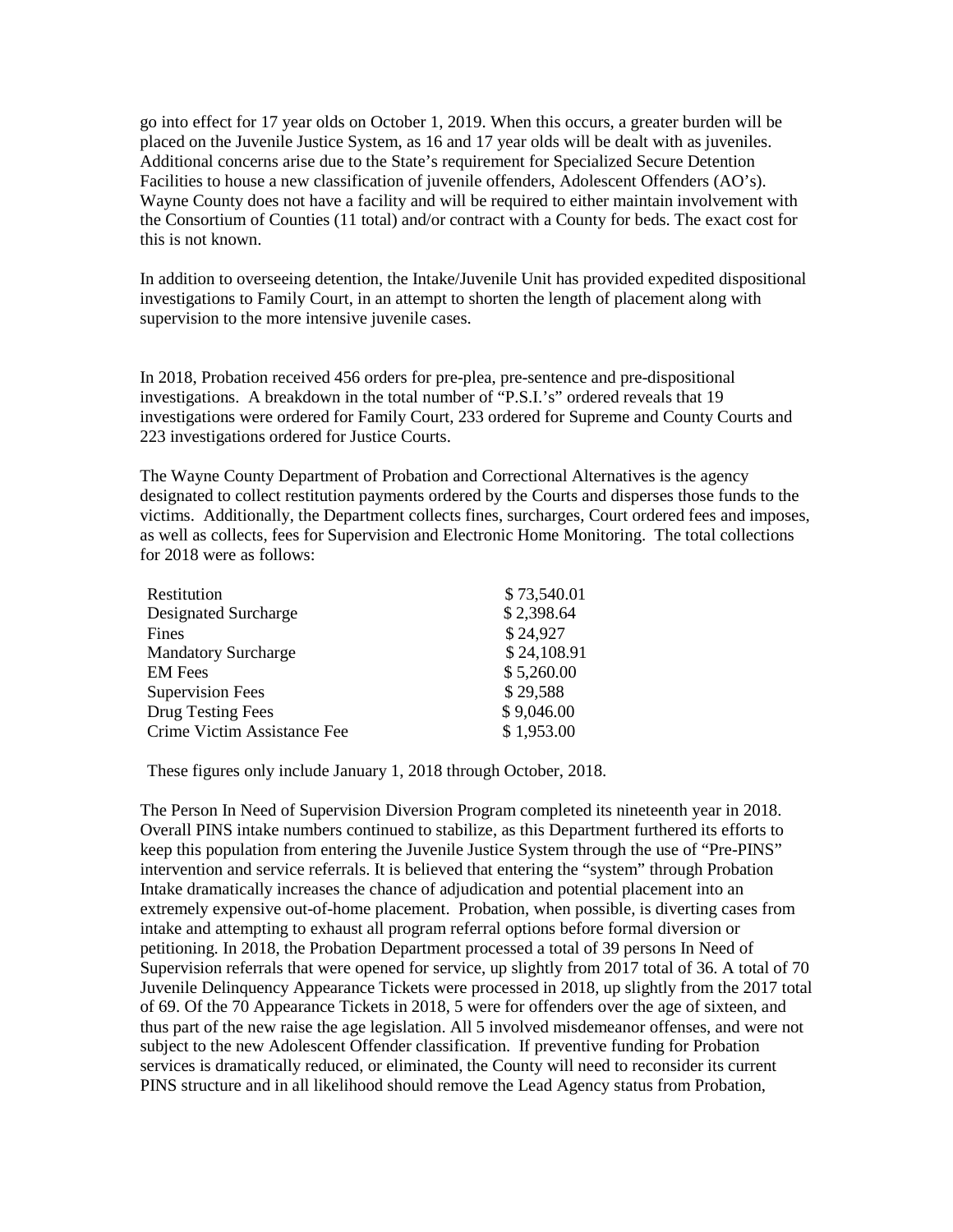moving that responsibility to Social Services (who would still be eligible for the enhanced preventive funds.)

The Community Service Program completed its thirty first (31st) year in 2018. This program oversees the Community Service placements ordered by County, Justice, and Family Courts and, in conjunction with the Sheriff's Department, operates the Weekend Work Program. The Weekend Work Program significantly reduces the number of intermittent (weekend) sentences by giving Courts an alternative to that disposition. In 2018, 143 referrals were made to the Community Service Program for a total of 5388 hours. If not for this program participants would have received a total of 898 days of jail. Based on the 2017 per diem rate of 231.74 for incarceration in the Wayne County Jail, this program realized a total County savings of 208,102.52 in 2018. Cumulatively, since inception, the Community Service Program has produced savings of \$5,999,915.03

On December 31, 2018 there were 495 employable adult probationers, 388 (78.38%) were employed in some capacity. It should be noted, however, that a correlation between unemployment and recidivism are closely linked. In 2018 there will continue to be a Department wide effort to increase the number of employed probationers addressing both unemployment and under employment by specially trained and certified staff and programs and services offered at the Probation Department.

The Electronic Monitoring Program (EM) completed its Thirty First (31) full year of operation in 2018. The EM Program has the ability to monitor alcohol consumption via a transdermal ankle bracelet which provides for continuous alcohol monitoring of the offender based on a per diem contract between WC Probation and SCRAM. The program also entered into a per diem contract with STOP (Satellite Tracking of People, GPS units). During 2018 this extremely effective program saved a total of 6618 jail days which reflects a daily program average of 17.31 participants. Per the Wayne County Sheriff's Department, the projected per diem cost of an inmate at the Wayne County Jail in 2018was \$231.74. Computing jail cost at \$231.74 per day per inmate, this program realized \$1,533,655.32 in savings to the County in 2018. Total program savings, since inception, stands at \$24,129,064.55

The Drug Testing Program is in its twenty-third year of operation and continues to offer a valuable tool to Probation's programs. It is commonly understood that an overwhelming number of crimes are committed with one of the major underlying problems being substance abuse by the defendant. This program, which is used to help ensure probationer compliance with sobriety, provides the Officers with the ability to test for alcohol (ETG), T.H.C., cocaine, opiates, barbiturates, amphetamines, suboxone, methadone and ecstasy both in the office and in the field. In 2012 we added drug panels which allow staff to test for K2 spice and bupremorphine (fentanyl). During 2017 over 1,100 6-Panel tests, 25 Single ETG tests (single tests were phased out) and 225 Premier Bio-Cups (9 panel test) were administered. These Bio Cups replaced the Single ETG tests. Probation will continue to drug screen the Probationers to ensure early detection of use which will assist in rehabilitative actions rather than the need for more violations resulting in increased incarcerations.

Training is an important aspect in the continued development of staff. In 2018, our Probation Staff was in 100% compliance with State Guidelines requiring 21 hours of training per officer annually. Many officers exceeded the required minimum number of hours and did so by taking advantage of local, free or low-cost training. In 2014 the Department was able to send two additional Officers to Instructor Development School. In 2015 we were able to have one officer attend and complete the NYS DCJS Firearms Instructor Course; which replaced our former